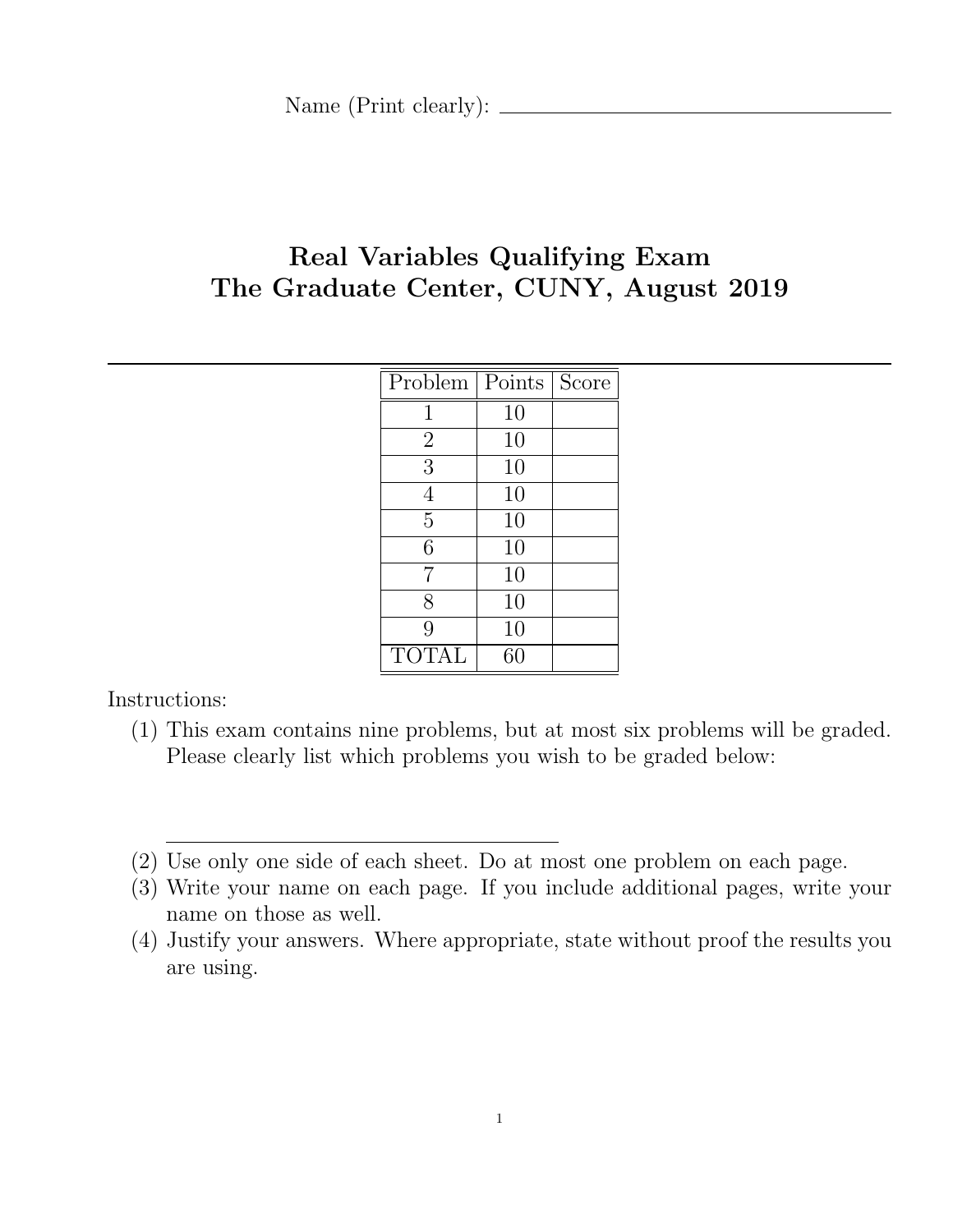Name (Print clearly):  $\qquad \qquad$ 

#### Problem 1.

Construct an open set  $A \subset [0,1]$  such that it is dense in  $[0,1]$  with the Lebesgue measure  $\mu(A) < 1$ , and that  $\mu(A \cap (a, b)) > 0$  for any interval  $(a, b) \subset [0, 1]$ .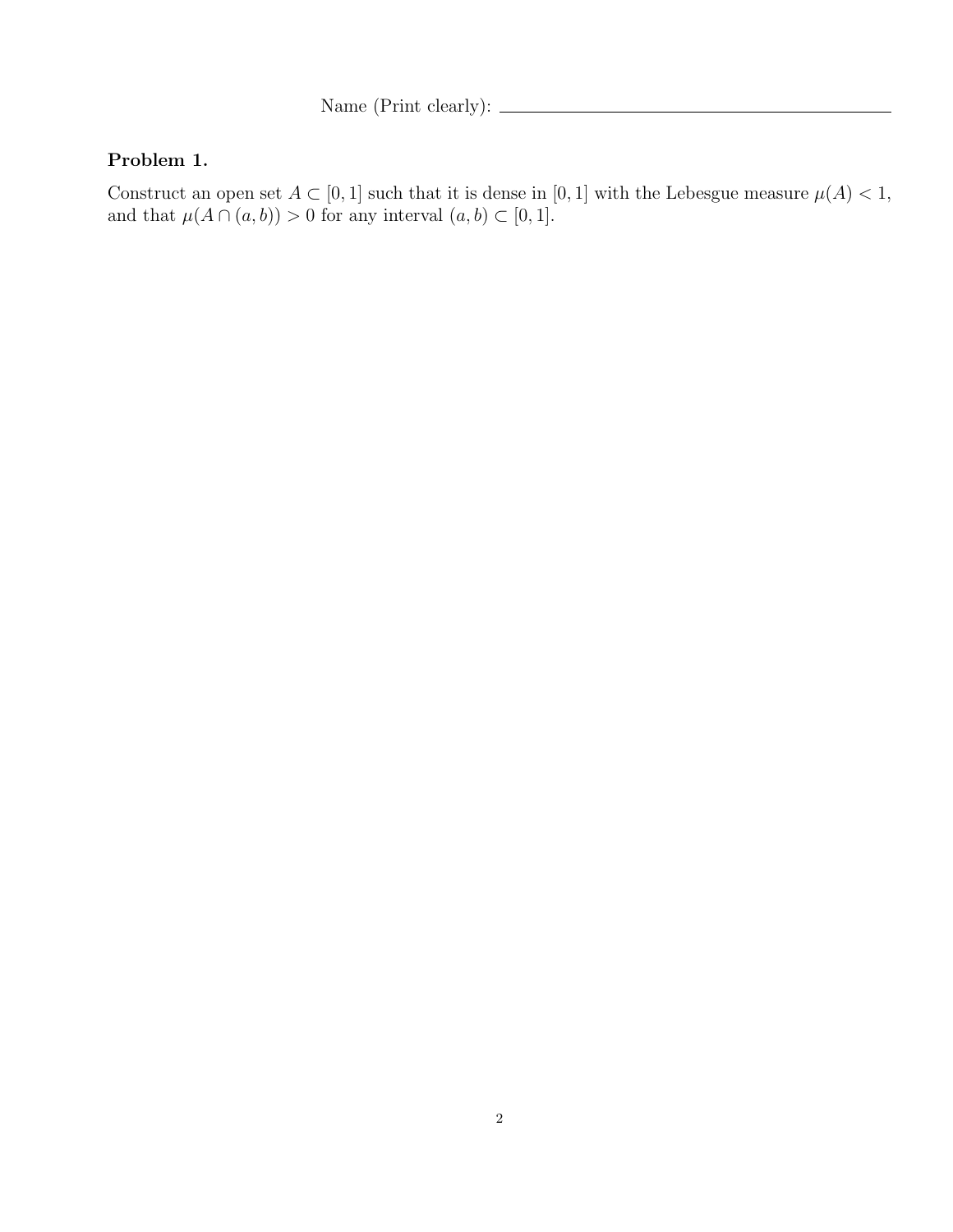Name (Print clearly):  $\qquad \qquad$ 

### Problem 2.

State and prove Lebesgue's dominated convergence theorem.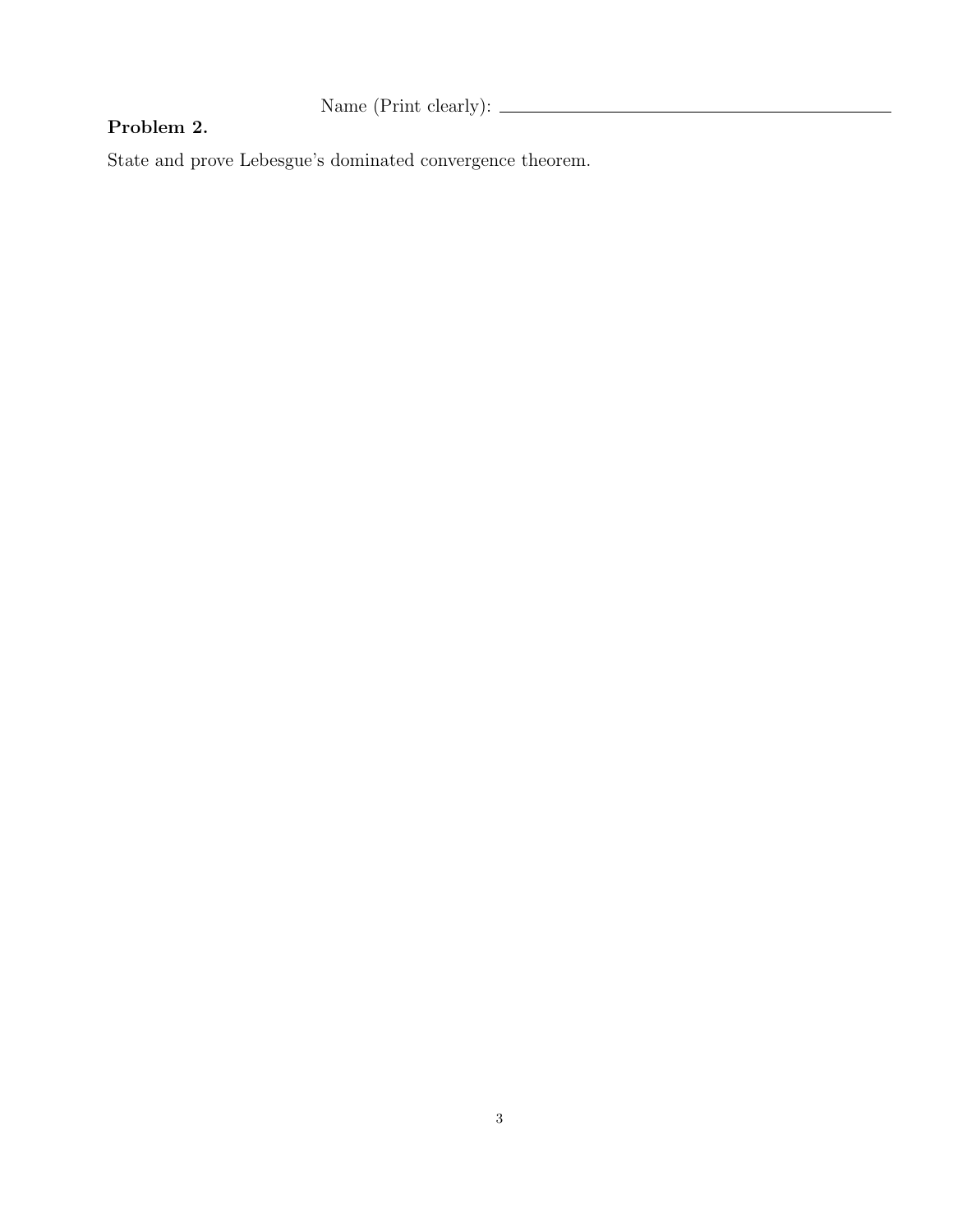#### Problem 3.

Let  $f : \mathbb{R} \to \mathbb{R}$ . Assume that for every  $c \in \mathbb{R}$  the level set  $\{x \in \mathbb{R} : f(x) = c\}$  is Lebesgue measurable. Is it true that  $f$  is Lebesgue measurable? You must justify your answer.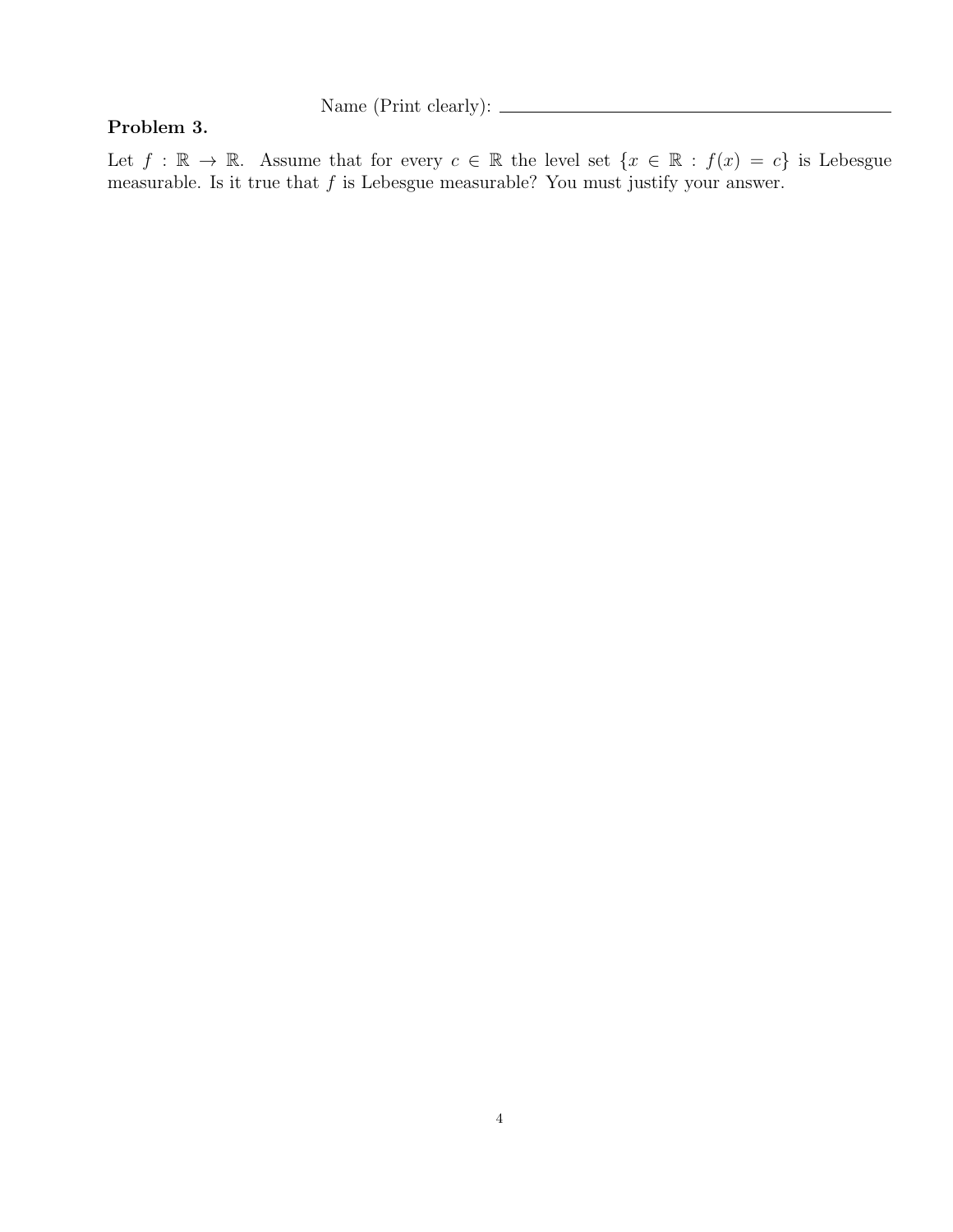### Problem 4.

Let  $f(x)$  be Lebesgue integrable on  $(0, 1)$ . For  $x \in (0, 1)$  we define  $g(x) = \int_x^1$  $f(t)$  $\frac{d(t)}{dt}dt$ . Prove that g is Lebesgue integrable on (0, 1), and that

$$
\int_0^1 g(x)dx = \int_0^1 f(x)dx.
$$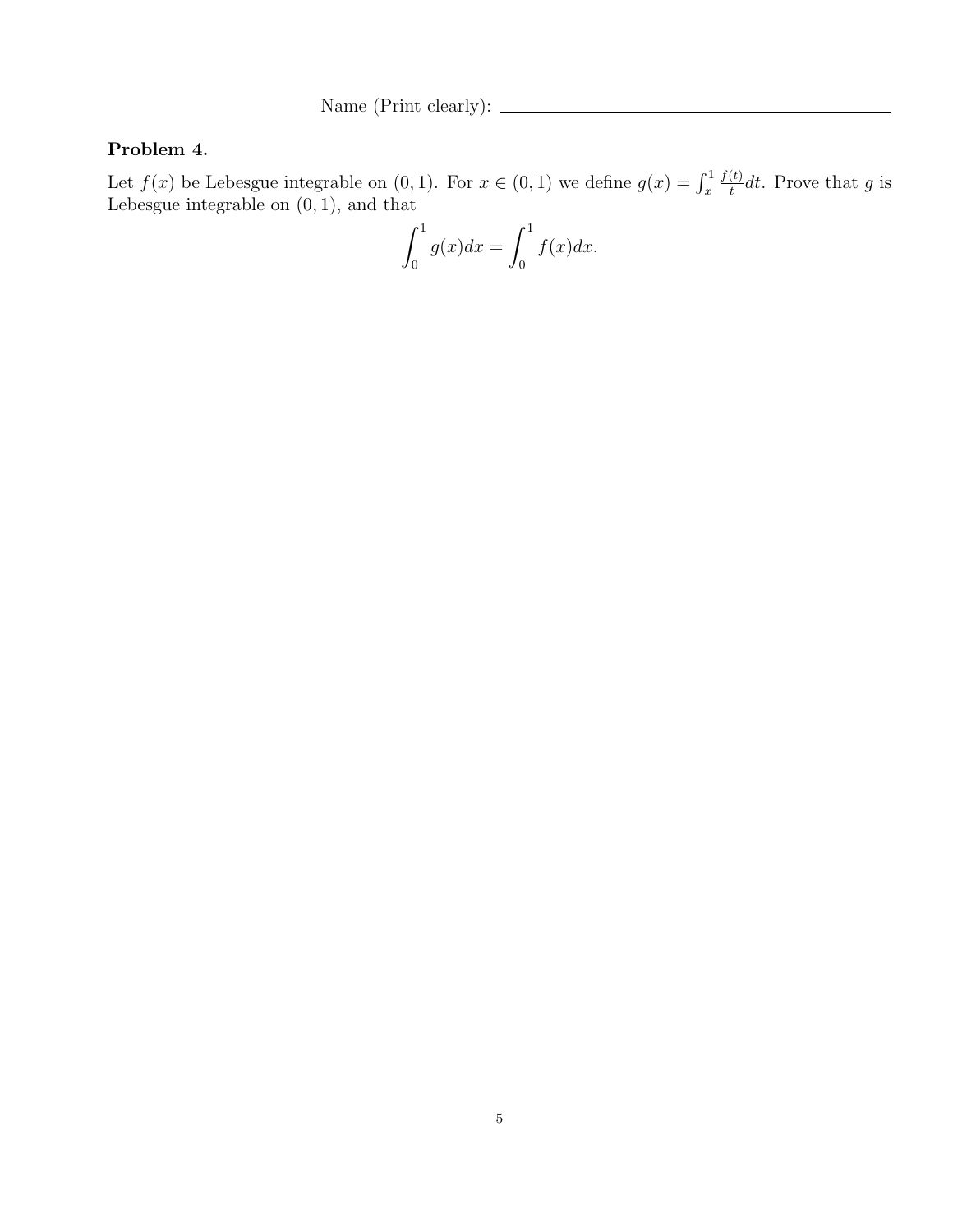Name (Print clearly):  $\sqrt{\frac{m}{m}}$ 

# Problem 5.

- Let  $X$  be a Banach space and  $X^*$  be its dual.
- (a) Prove that if  $X^*$  is separable then so is X.
- (b) Use (a) to show that  $\ell^1$  is not reflexive.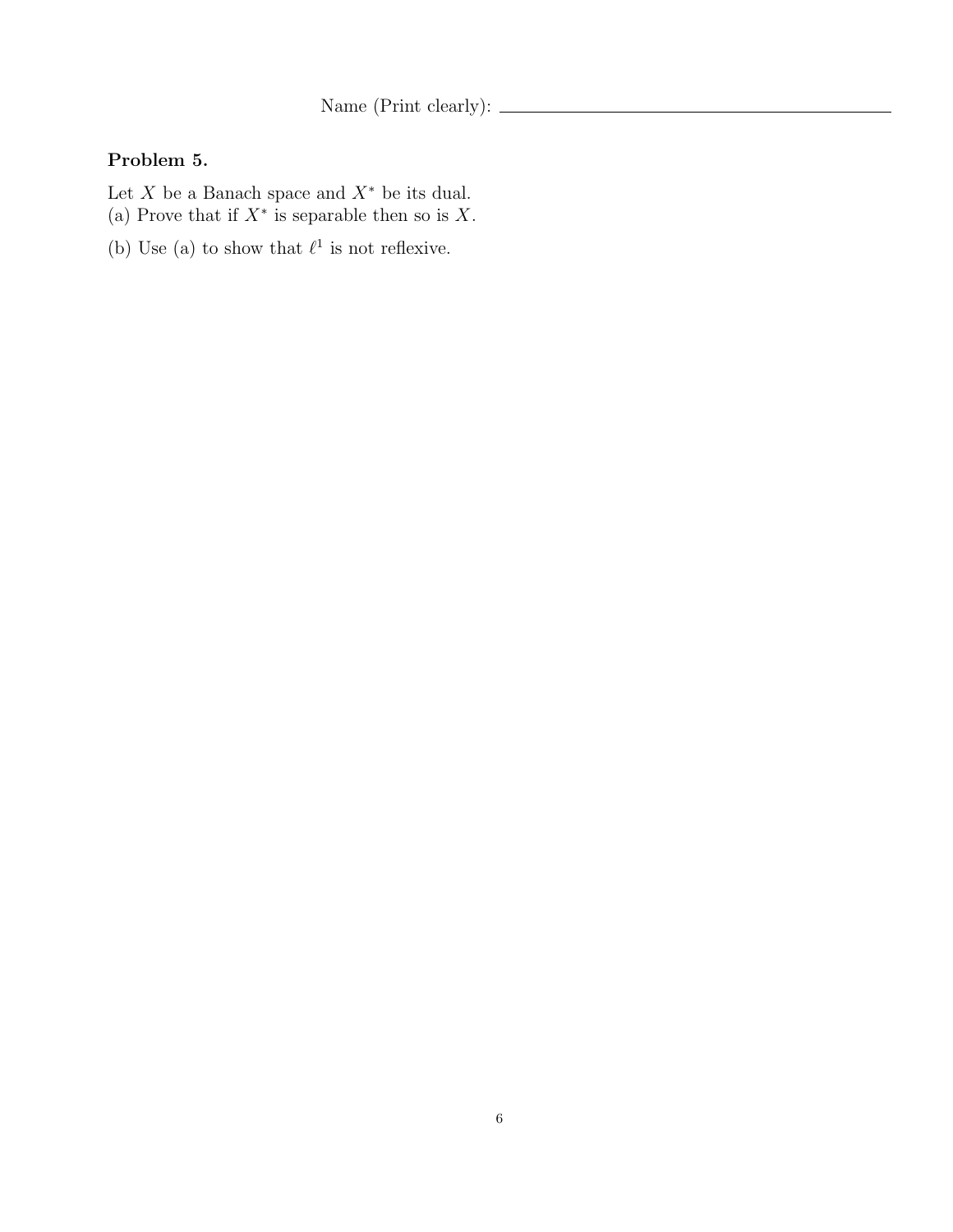Name (Print clearly): **Problem 6.** Let  $f : [0,1] \to \mathbb{R}$  be given by

$$
f(x) = \begin{cases} x^2 \sin(1/x^2), & x \neq 0; \\ 0, & x = 0. \end{cases}
$$

Is  $f$  of bounded variation? You must justify your answer.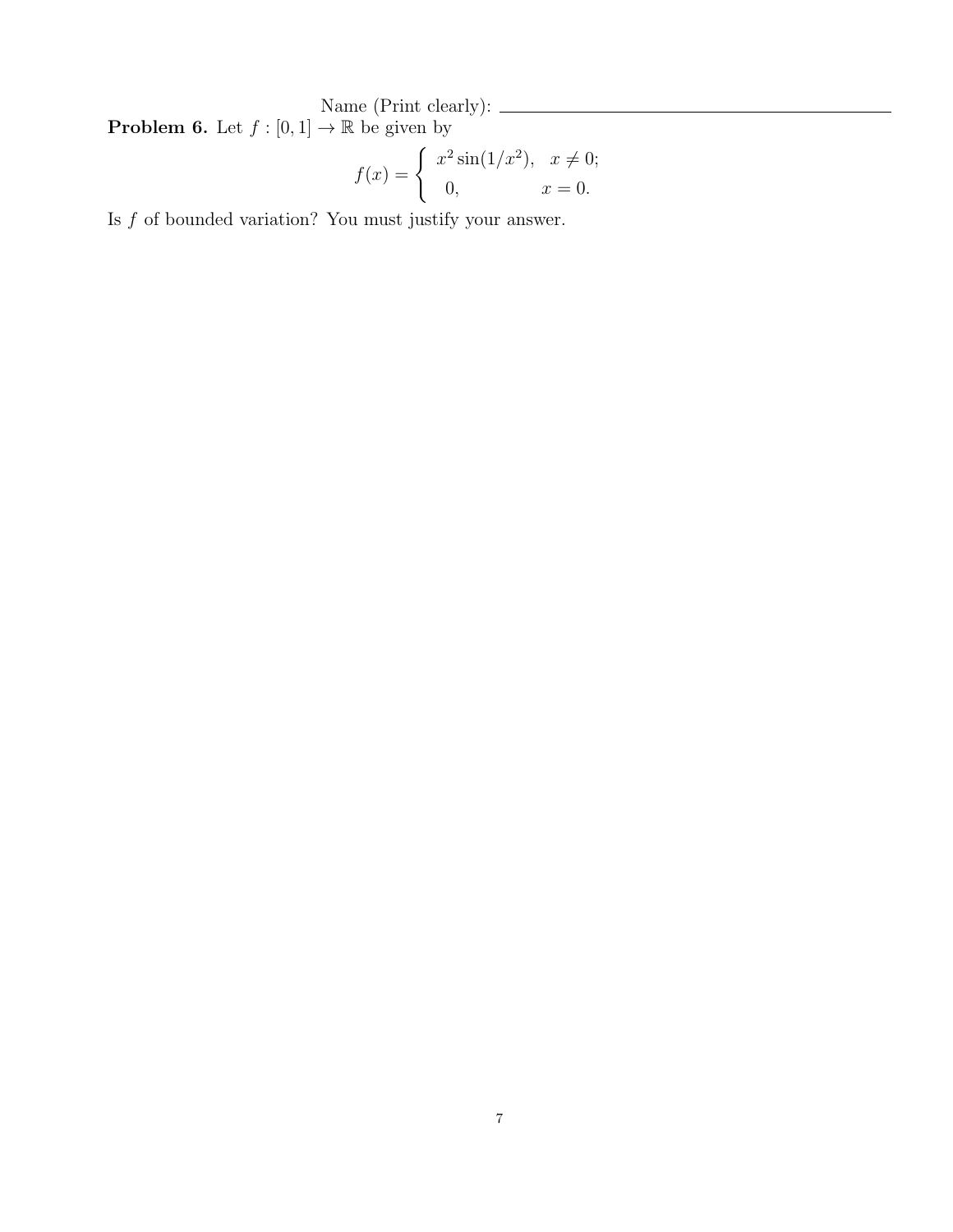### Problem 7.

Let  $E \subset \mathbb{R}^n$  be a set of positive measure. Suppose that functions  $f, g \in L^3(E)$ , and that they satisfy

$$
||f||_3 = ||g||_3 = \int_E f^2(x)g(x)dx = 1.
$$

Prove that  $g(x) = |f(x)|$  for almost every  $x \in E$ .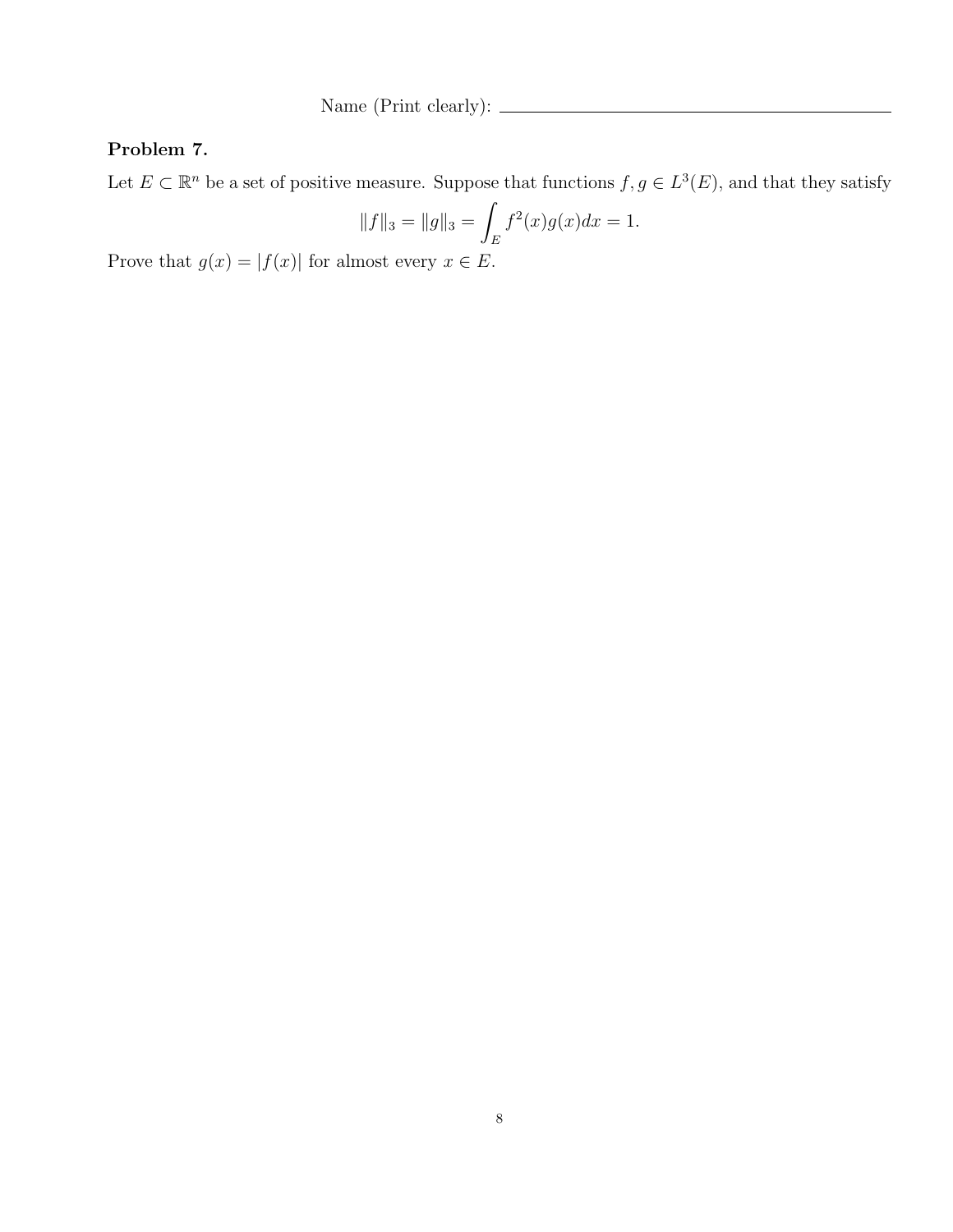# Problem 8.

Prove that if f is measurable on [0, 1] and  $f(x) \ge 1$ , then

$$
\int_0^1 f(x) \ln[f(x)] dx \ge \left( \int_0^1 f(x) dx \right) \left( \int_0^1 \ln[f(x)] dx \right).
$$